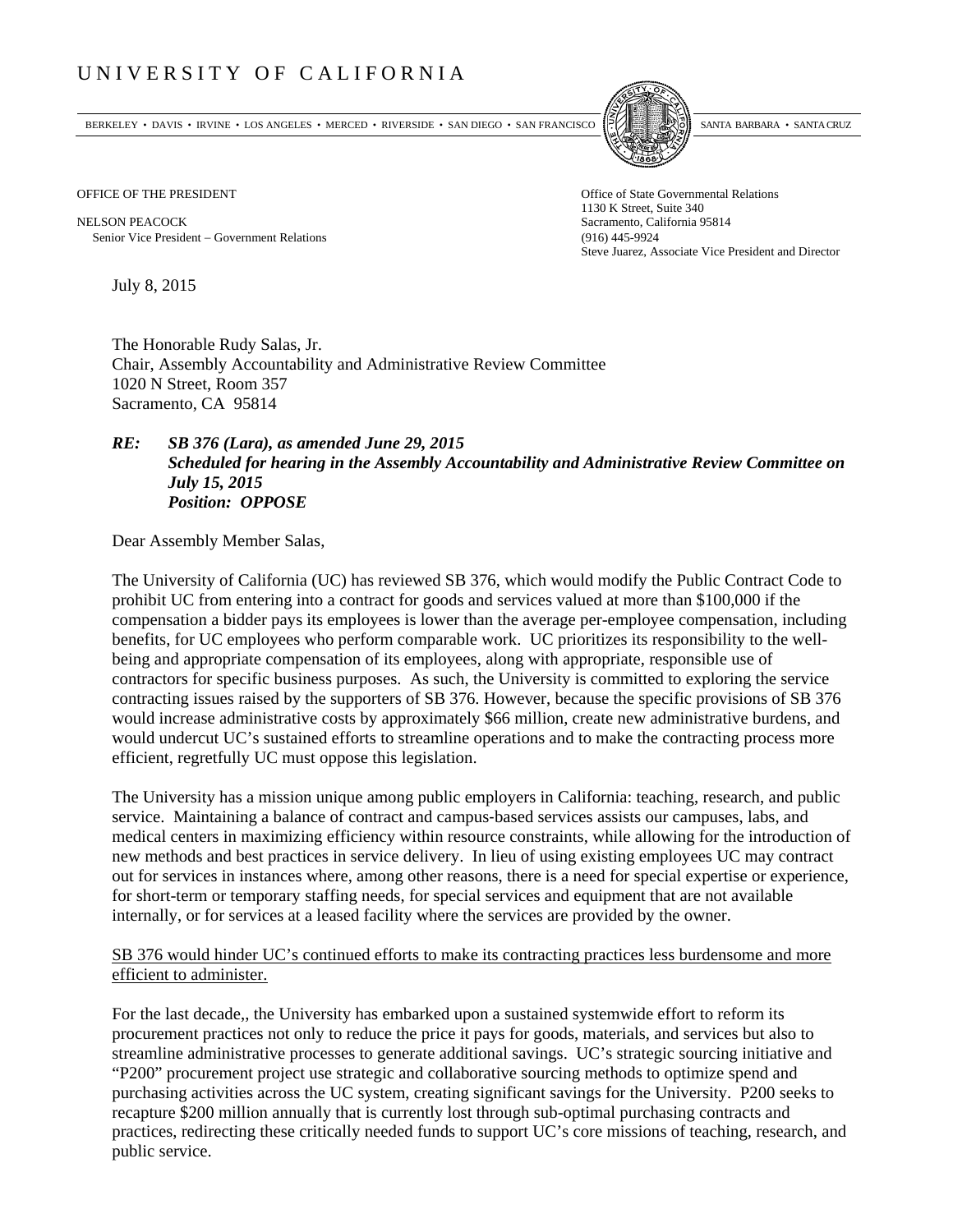The Honorable Rudy Salas, Jr. Page 2 July 8, 2015

SB 376 also conflicts with efforts by the University, in collaboration with the California State University (CSU) system and the California Community Colleges (CCC), to increase coordination among the three segments and take advantage of our combined purchasing power when contracting for goods, materials and services. SB 376 places new administrative burdens on UC operations while no similar requirements exist for CSU and the CCC. These disparate requirements hinder the three segments' ability to implement processes that allow for intersegmental collaboration and increased cost savings.

Through its procurement initiatives and intersegmental collaborations, UC has realized measurable savings that have allowed us to direct resources back to the University. These savings are one of the key factors allowing us to hold in-state tuition flat for another two years. The Legislature itself has supported UC's efforts to increase efficiencies in contracting by passing two separate measures, SB 1280 (Pavley, 2012), which granted the University the authority to select the lowest responsible bidder on a contract for goods and services on the basis of the best value to the University, and SB 1122 (Wright, 2010), which increased the competitive bidding threshold to \$100,000.

SB 376 would significantly increase the administrative costs associated with the competitive bidding process by requiring a complex calculation and analysis of positions and compensation data prior to UC issuing any request for proposal (RFP) for goods, materials, and services. To maximize our bargaining power, UC's strategic direction is to engage in systemwide RFPs whenever possible. If SB 376 took effect as written, UC would be required to collect extensive salary and benefits data from every location potentially participating in the RFP. Further, the bill requires that the compensation calculation take into consideration known cost escalators to project the future rate of growth of average per-employee total compensation costs, although the bill does not specify over what time period. This calculation would add an unnecessary complexity to the development of an RFP.

The University is currently working to implement two new legal requirements affecting competitive bidding. Under the Federal Patient Protection and Affordable Care Act, the University must ensure that its suppliers of temporary or supplementary staffing services offer health care to their employees. Further, under the recently enacted SB 854 which was chaptered in 2014, UC must include prevailing wage provisions in its RFPs and its contracts for public works projects.

SB 376 would also increase administrative costs by eliminating the ability to extend or renew an existing contract for services. Developing, issuing, and evaluating RFPs is an administratively burdensome process that can be further complicated depending on the complexity of the contract and whether it is a systemwide or campus-level agreement. The option to extend a contract affords UC the ability to evaluate the level and quality of service, provides an opportunity to negotiate even more favorable terms prior to the University opting to exercise its right to renew, and allows UC to take advantage of any changes or advances in technology that may have occurred since the execution of the contract, all without increasing administrative costs. This grants UC more flexibility to ensure it receives the highest quality of service at the lowest cost without locking itself into contracts with longer terms that may ultimately become less favorable over time as markets and technologies change. UC believes that SB 376 increases not only the cost to administer competitively bid contracts (currently estimated at \$354,000 annually) but would also increase the prices that UC must pay for contracts for services provided to the University *by approximately \$66 million annually*.

SB 376 may limit the ability of the University to contract for unique, specialized services, and could limit the types of cultural services the University offers to the communities in which campuses are located.

SB 376 would remove personal service contracts from an existing exemption for competitive bidding requirements and would instead require UC to award all contracts for personal services greater than \$100,000 to the lowest responsible bidder. UC contracts for personal services for infrequent, technical, or